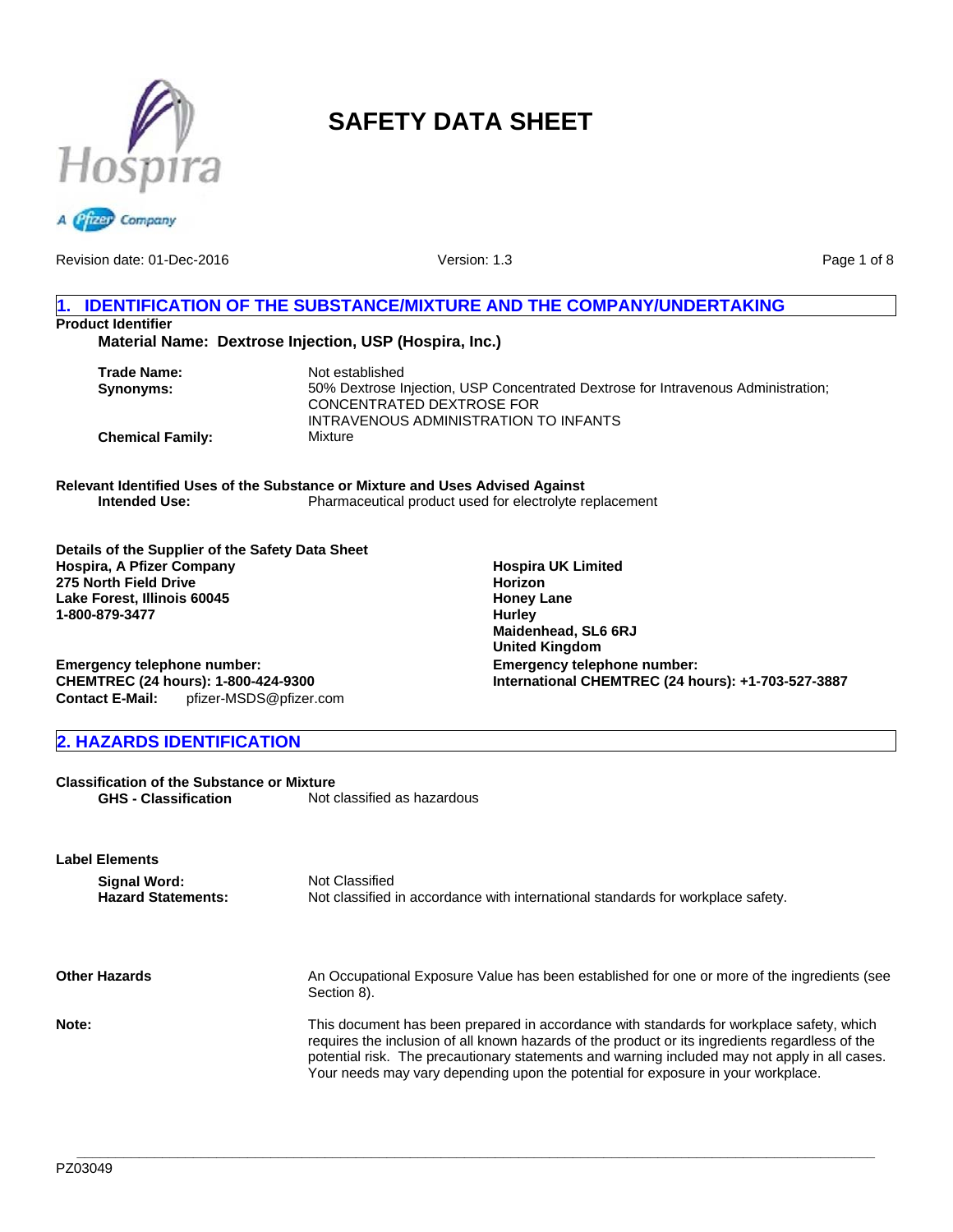#### **Revision date: 01-Dec-2016 Material Name: Dextrose Injection, USP (Hospira, Inc.)**

# **3. COMPOSITION / INFORMATION ON INGREDIENTS**

#### **Hazardous**

| Ingredient               | <b>CAS Number</b> | EU<br><b>EINECS/ELINCS</b><br>List | <b>GHS Classification</b>               | %     |
|--------------------------|-------------------|------------------------------------|-----------------------------------------|-------|
| SODIUM HYDROXIDE         | 1310-73-2         | 215-185-5                          | Skin Corr. 1A (H314)                    | $***$ |
| <b>HYDROCHLORIC ACID</b> | 7647-01-0         | 231-595-7                          | Skin Corr.1B (H314)<br>STOT SE 3 (H335) | $***$ |

**\_\_\_\_\_\_\_\_\_\_\_\_\_\_\_\_\_\_\_\_\_\_\_\_\_\_\_\_\_\_\_\_\_\_\_\_\_\_\_\_\_\_\_\_\_\_\_\_\_\_\_\_\_\_\_\_\_\_\_\_\_\_\_\_\_\_\_\_\_\_\_\_\_\_\_\_\_\_\_\_\_\_\_\_\_\_\_\_\_\_\_\_\_\_\_\_\_\_\_\_\_\_\_**

| Ingredient            | <b>CAS Number</b> | EU<br><b>EINECS/ELINCS</b><br>List | <b>GHS Classification</b> | %     |
|-----------------------|-------------------|------------------------------------|---------------------------|-------|
| Water for injection   | 7732-18-5         | 231-791-2                          | Not Listed                |       |
| Dextrose, monohydrate | 5996-10-1         | Not Listed                         | Not Listed                | 25-50 |

#### **Additional Information:** \* Proprietary

\*\* to adjust pH

Ingredient(s) indicated as hazardous have been assessed under standards for workplace safety. In accordance with 29 CFR 1910.1200, the exact percentage composition of this mixture has been withheld as a trade secret.

#### **For the full text of the CLP/GHS abbreviations mentioned in this Section, see Section 16**

# **4. FIRST AID MEASURES**

|                                  | <b>Description of First Aid Measures</b><br><b>Eye Contact:</b>                                            | If irritation occurs or persists, get medical attention. Flush eyes with water as a precaution                                                                                        |
|----------------------------------|------------------------------------------------------------------------------------------------------------|---------------------------------------------------------------------------------------------------------------------------------------------------------------------------------------|
|                                  | <b>Skin Contact:</b>                                                                                       | If irritation occurs, wash exposed area with soap and water, remove contaminated clothing and<br>obtain medical assistance.                                                           |
|                                  | Ingestion:                                                                                                 | Never give anything by mouth to an unconscious person. Wash out mouth with water. Do not<br>induce vomiting unless directed by medical personnel. Seek medical attention immediately. |
|                                  | Inhalation:                                                                                                | Not an expected route of exposure.                                                                                                                                                    |
|                                  | Most Important Symptoms and Effects, Both Acute and Delayed<br><b>Symptoms and Effects of</b><br>Exposure: | No data available                                                                                                                                                                     |
|                                  | <b>Medical Conditions</b><br><b>Aggravated by Exposure:</b>                                                | None known                                                                                                                                                                            |
|                                  |                                                                                                            | Indication of the Immediate Medical Attention and Special Treatment Needed                                                                                                            |
|                                  | <b>Notes to Physician:</b>                                                                                 | None                                                                                                                                                                                  |
| <b>5. FIRE FIGHTING MEASURES</b> |                                                                                                            |                                                                                                                                                                                       |
|                                  | <b>Extinguishing Media:</b>                                                                                | Extinguish fires with CO2, extinguishing powder, foam, or water.                                                                                                                      |
|                                  | Consider Homewald, Autobiographic and Culculation on Minimum                                               |                                                                                                                                                                                       |

| Special Hazards Arising from the Substance or Mixture |                                                                                                     |
|-------------------------------------------------------|-----------------------------------------------------------------------------------------------------|
| <b>Hazardous Combustion</b><br><b>Products:</b>       | Formation of toxic gases is possible during heating or fire. May include oxides of carbon<br>sodium |
| Fire / Explosion Hazards:                             | Not applicable                                                                                      |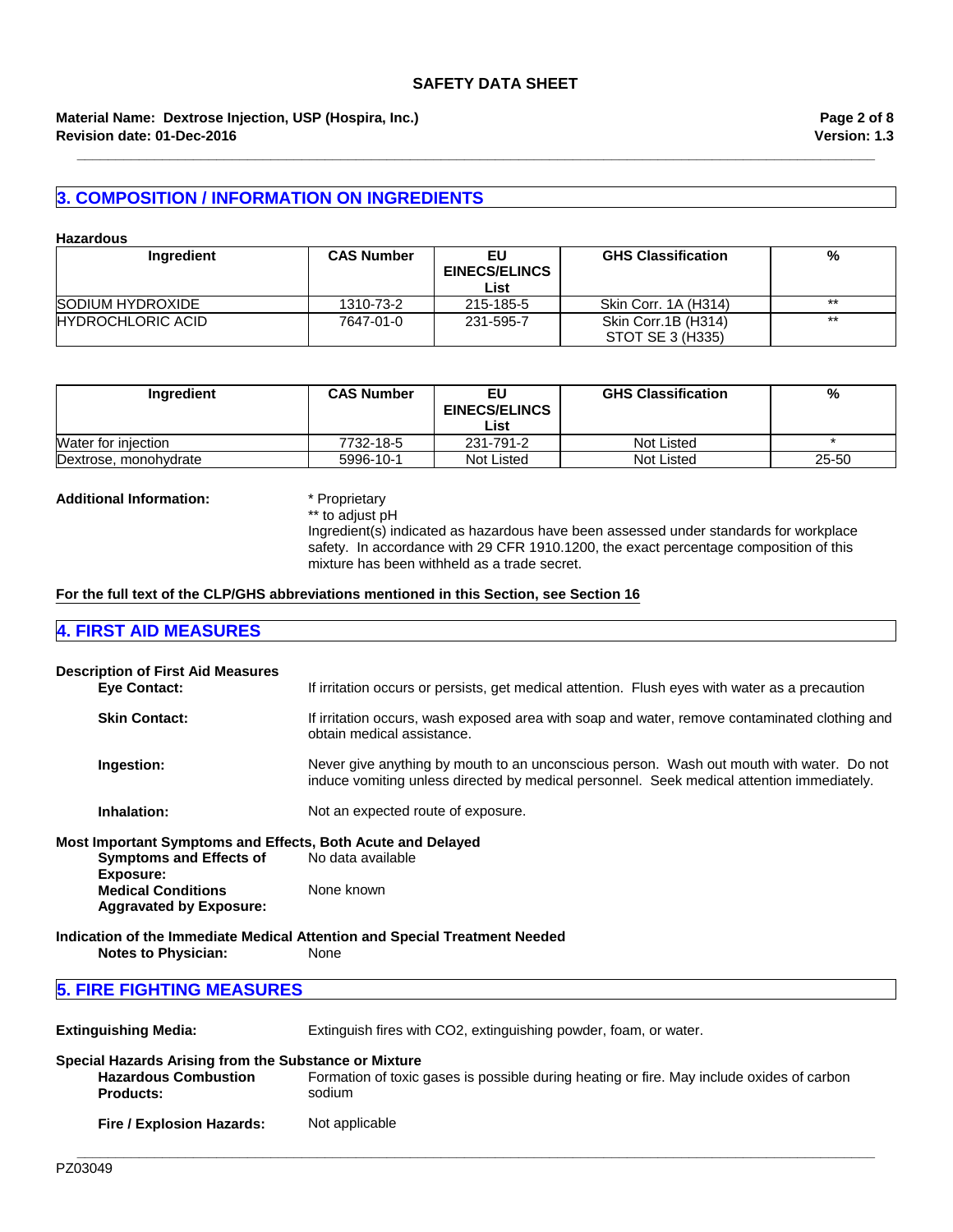#### **Revision date: 01-Dec-2016 Material Name: Dextrose Injection, USP (Hospira, Inc.)**

#### **Advice for Fire-Fighters**

During all fire fighting activities, wear appropriate protective equipment, including self-contained breathing apparatus.

### **6. ACCIDENTAL RELEASE MEASURES**

#### **Personal Precautions, Protective Equipment and Emergency Procedures**

Personnel involved in clean-up should wear appropriate personal protective equipment (see Section 8). Minimize exposure.

#### **Environmental Precautions**

Place waste in an appropriately labeled, sealed container for disposal. Care should be taken to avoid environmental release.

#### **Methods and Material for Containment and Cleaning Up**

**Measures for Cleaning / Collecting:** Contain the source of spill if it is safe to do so. Collect spill with absorbent material. Clean spill area thoroughly. **Additional Consideration for Large Spills:** Non-essential personnel should be evacuated from affected area. Report emergency situations immediately. Clean up operations should only be undertaken by trained personnel.

# **7. HANDLING AND STORAGE**

#### **Precautions for Safe Handling**

No special handling requirements for normal use of this material.

#### **Conditions for Safe Storage, Including any Incompatibilities**

| <b>Storage Conditions:</b>     | Store as directed by product packaging. |
|--------------------------------|-----------------------------------------|
| <b>Incompatible Materials:</b> | <b>None</b>                             |
| Specific end use(s):           | Pharmaceutical drug product             |

# **8. EXPOSURE CONTROLS / PERSONAL PROTECTION**

#### **Control Parameters**

**Refer to available public information for specific member state Occupational Exposure Limits.**

**\_\_\_\_\_\_\_\_\_\_\_\_\_\_\_\_\_\_\_\_\_\_\_\_\_\_\_\_\_\_\_\_\_\_\_\_\_\_\_\_\_\_\_\_\_\_\_\_\_\_\_\_\_\_\_\_\_\_\_\_\_\_\_\_\_\_\_\_\_\_\_\_\_\_\_\_\_\_\_\_\_\_\_\_\_\_\_\_\_\_\_\_\_\_\_\_\_\_\_\_\_\_\_**

#### **SODIUM HYDROXIDE**

| <b>ACGIH Ceiling Threshold Limit:</b> | 2 mg/m $3$            |
|---------------------------------------|-----------------------|
| <b>Australia PEAK</b>                 | 2 mg/m $3$            |
| <b>Austria OEL - MAKs</b>             | 2 mg/m $3$            |
| <b>Bulgaria OEL - TWA</b>             | 2.0 mg/m <sup>3</sup> |
| <b>Czech Republic OEL - TWA</b>       | 1 mg/m $3$            |
| Estonia OEL - TWA                     | 1 mg/m $3$            |
| <b>France OEL - TWA</b>               | 2 mg/m $3$            |
| Greece OEL - TWA                      | 2 mg/m $3$            |
| <b>Hungary OEL - TWA</b>              | 2 mg/m $3$            |
| Japan - OELs - Ceilings               | 2 mg/m $3$            |
| Latvia OEL - TWA                      | $0.5 \text{ mg/m}^3$  |
| <b>OSHA - Final PELS - TWAs:</b>      | 2 mg/m $3$            |
| Poland OEL - TWA                      | $0.5 \text{ mg/m}^3$  |
| Slovakia OEL - TWA                    | 2 mg/m $3$            |
| Slovenia OEL - TWA                    | 2 mg/m $3$            |
| Sweden OEL - TWAs                     | 1 mg/m $3$            |
| <b>Switzerland OEL -TWAs</b>          | 2 mg/m $3$            |
| ROCHLORIC ACID                        |                       |
| <b>ACGIH Ceiling Threshold Limit:</b> | 2 ppm                 |

**HYD**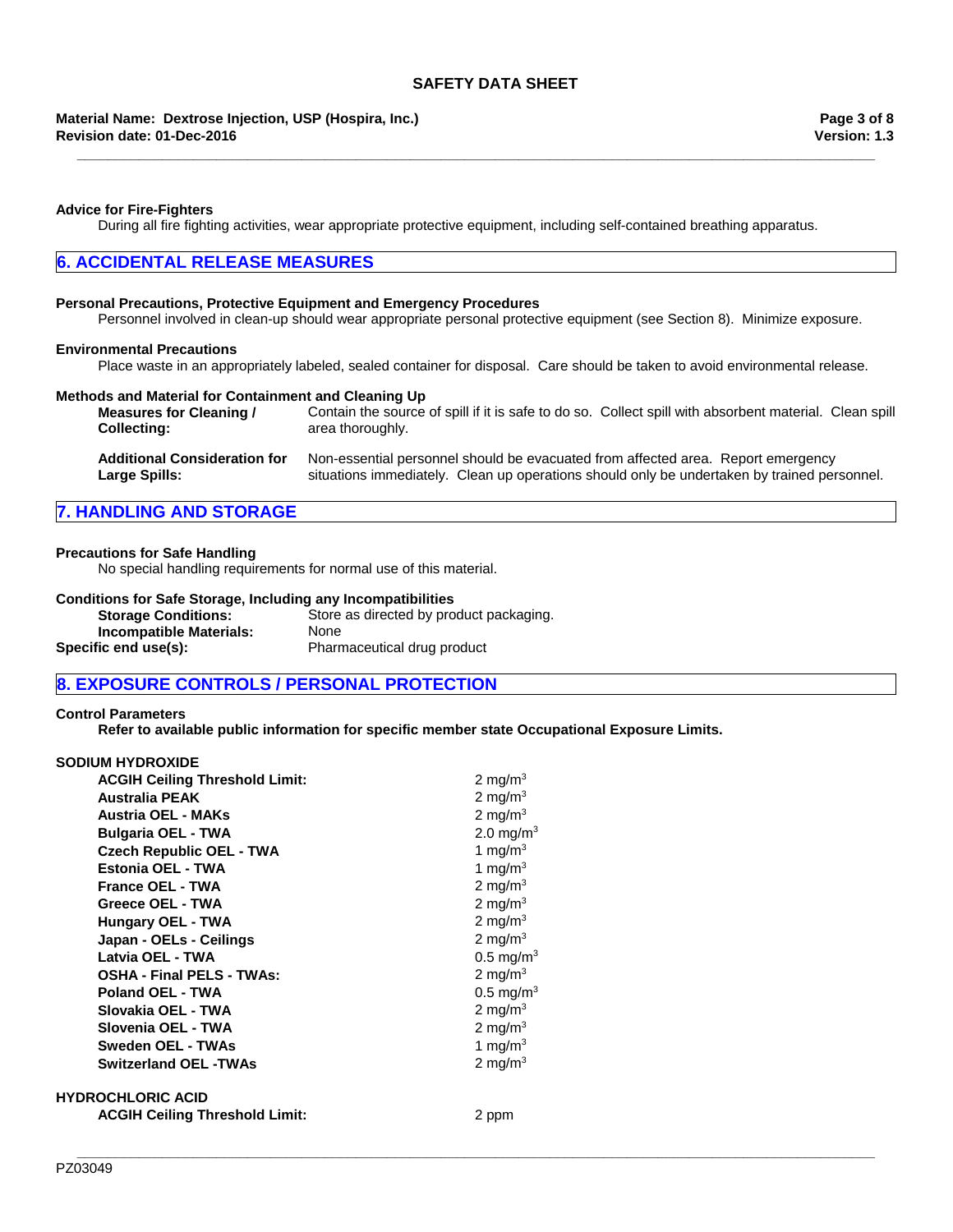**Revision date: 01-Dec-2016 Material Name: Dextrose Injection, USP (Hospira, Inc.)** **Version: 1.3 Page 4 of 8**

| <b>8. EXPOSURE CONTROLS / PERSONAL PROTECTION</b> |                                |
|---------------------------------------------------|--------------------------------|
| <b>Australia PEAK</b>                             | 5 ppm                          |
|                                                   | 7.5 mg/m $3$                   |
| <b>Austria OEL - MAKs</b>                         | 5 ppm                          |
|                                                   | 8 mg/m $3$<br>5 ppm            |
| <b>Belgium OEL - TWA</b>                          | 8 mg/m $3$                     |
| <b>Bulgaria OEL - TWA</b>                         | 5 ppm                          |
|                                                   | 8.0 mg/m <sup>3</sup>          |
| <b>Cyprus OEL - TWA</b>                           | 5 ppm                          |
|                                                   | 8 mg/m $3$                     |
| <b>Czech Republic OEL - TWA</b>                   | 8 mg/m $3$                     |
| <b>Estonia OEL - TWA</b>                          | 5 ppm                          |
|                                                   | 8 mg/m $3$                     |
| Germany - TRGS 900 - TWAs                         | 2 ppm                          |
|                                                   | $3 \text{ mg/m}^3$             |
| Germany (DFG) - MAK                               | 2 ppm<br>3.0 mg/m <sup>3</sup> |
| <b>Greece OEL - TWA</b>                           | 5 ppm                          |
|                                                   | 7 mg/m $3$                     |
| Hungary OEL - TWA                                 | 8 mg/m $3$                     |
| <b>Ireland OEL - TWAs</b>                         | 5 ppm                          |
|                                                   | 8 mg/m $3$                     |
| Italy OEL - TWA                                   | 5 ppm                          |
|                                                   | 8 mg/m $3$                     |
| Japan - OELs - Ceilings                           | 2 ppm                          |
|                                                   | 3.0 mg/ $m3$                   |
| Latvia OEL - TWA                                  | 5 ppm<br>8 mg/m $3$            |
| Lithuania OEL - TWA                               | 5 ppm                          |
|                                                   | 8 mg/m $3$                     |
| <b>Luxembourg OEL - TWA</b>                       | 5 ppm                          |
|                                                   | 8 mg/m $3$                     |
| <b>Malta OEL - TWA</b>                            | 5 ppm                          |
|                                                   | 8 mg/m $3$                     |
| <b>Netherlands OEL - TWA</b>                      | 8 mg/m $3$                     |
| <b>Poland OEL - TWA</b>                           | 5 mg/ $m3$                     |
| <b>Portugal OEL - TWA</b>                         | 5 ppm<br>8 mg/m $3$            |
| Romania OEL - TWA                                 | 5 ppm                          |
|                                                   | $8 \text{ mg/m}^3$             |
| Slovakia OEL - TWA                                | 5 ppm                          |
|                                                   | 8.0 mg/m <sup>3</sup>          |
| Slovenia OEL - TWA                                | 5 ppm                          |
|                                                   | 8 mg/m $3$                     |
| Spain OEL - TWA                                   | 5 ppm                          |
|                                                   | 7.6 mg/m $3$                   |
| <b>Switzerland OEL -TWAs</b>                      | 2 ppm                          |
|                                                   | 3.0 mg/ $m3$<br>5 mg/ $m3$     |
| Vietnam OEL - TWAs                                |                                |

**\_\_\_\_\_\_\_\_\_\_\_\_\_\_\_\_\_\_\_\_\_\_\_\_\_\_\_\_\_\_\_\_\_\_\_\_\_\_\_\_\_\_\_\_\_\_\_\_\_\_\_\_\_\_\_\_\_\_\_\_\_\_\_\_\_\_\_\_\_\_\_\_\_\_\_\_\_\_\_\_\_\_\_\_\_\_\_\_\_\_\_\_\_\_\_\_\_\_\_\_\_\_\_**

**Exposure Controls**

**Engineering Controls:**<br>**Personal Protective Equipment:**

**Engineering Controls:** Engineering controls should be used as the primary means to control exposures. Refer to applicable national standards and regulations in the selection and use of personal protective equipment (PPE).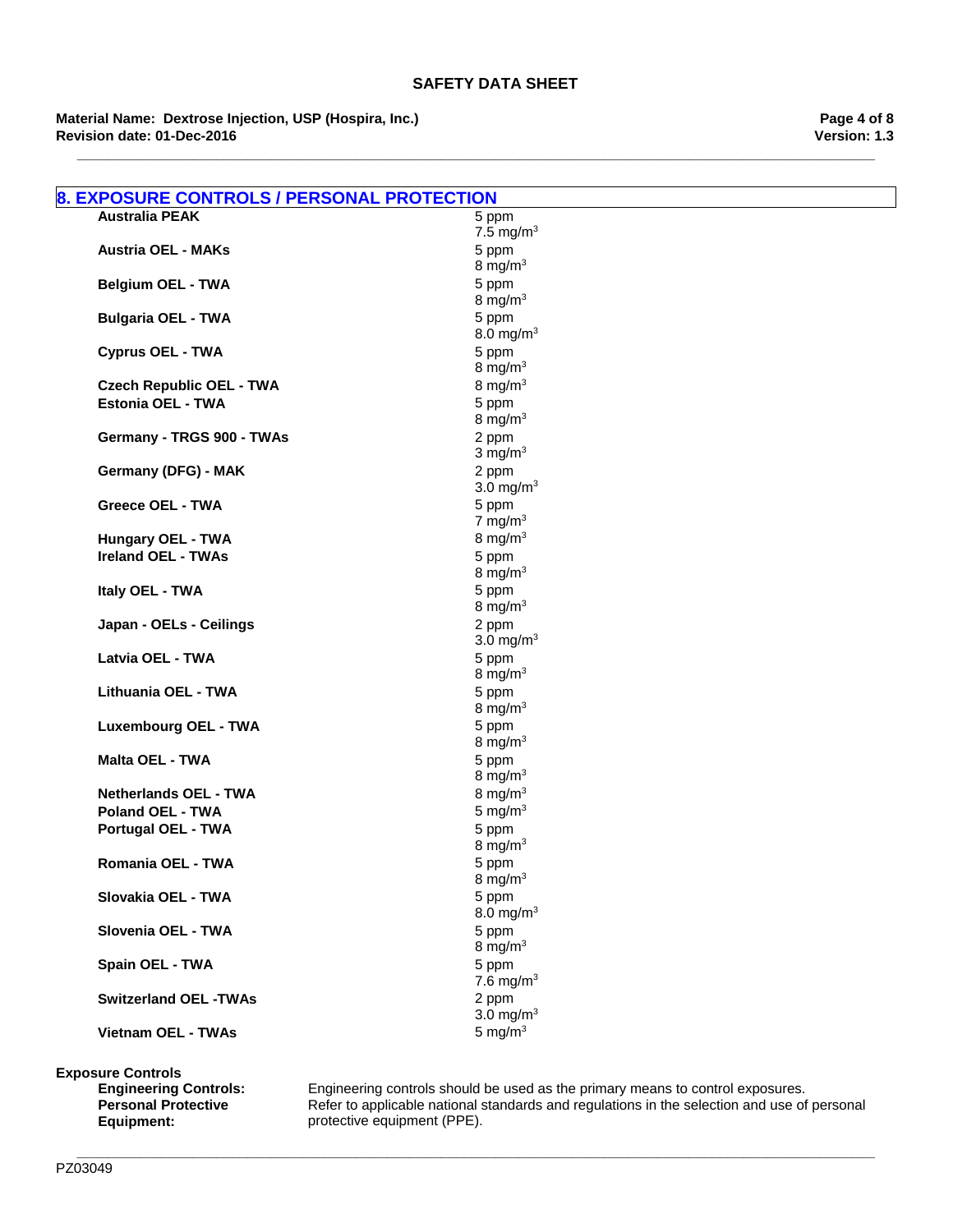**Revision date: 01-Dec-2016 Material Name: Dextrose Injection, USP (Hospira, Inc.)**

# **8. EXPOSURE CONTROLS / PERSONAL PROTECTION**

**Hands:** Not required for the normal use of this product.<br> **Eyes:** Wear safety glasses or goggles if eye contact is **Eyes:** Wear safety glasses or goggles if eye contact is possible. **Skin:** Not required for the normal use of this product. **Respiratory protection:** None required under normal conditions of use.

# **9. PHYSICAL AND CHEMICAL PROPERTIES**

| <b>Physical State:</b><br>Odor:<br><b>Molecular Formula:</b>                                                                                                                                                                                                                                  | Liquid<br>None<br>Mixture                                                                                                   |                                                                                                       | Color:<br><b>Odor Threshold:</b><br><b>Molecular Weight:</b> | Colorless<br>No data available.<br>Mixture |
|-----------------------------------------------------------------------------------------------------------------------------------------------------------------------------------------------------------------------------------------------------------------------------------------------|-----------------------------------------------------------------------------------------------------------------------------|-------------------------------------------------------------------------------------------------------|--------------------------------------------------------------|--------------------------------------------|
| <b>Solvent Solubility:</b><br><b>Water solubility:</b><br><b>Water Solubility:</b><br>pH:<br>Melting/Freezing Point (°C):<br><b>Boiling Point (°C):</b><br>Partition Coefficient: (Method, pH, Endpoint, Value)<br><b>Water for injection</b><br>No data available<br><b>SODIUM HYDROXIDE</b> | No data available<br>7.8 g/100 g @18C<br>No data available<br>No data available.<br>No data available<br>No data available. |                                                                                                       |                                                              |                                            |
| No data available<br><b>HYDROCHLORIC ACID</b><br>No data available<br>Dextrose, monohydrate<br>No data available<br>Decomposition Temperature (°C):                                                                                                                                           | No data available.                                                                                                          |                                                                                                       |                                                              |                                            |
| <b>Evaporation Rate (Gram/s):</b><br>Vapor Pressure (kPa):<br>Vapor Density (g/ml):<br><b>Relative Density:</b><br><b>Viscosity:</b>                                                                                                                                                          | No data available<br>No data available<br>No data available<br>No data available<br>No data available                       |                                                                                                       |                                                              |                                            |
| <b>Flammablity:</b><br>Autoignition Temperature (Solid) (°C):<br><b>Flammability (Solids):</b><br>Flash Point (Liquid) (°C):<br>Upper Explosive Limits (Liquid) (% by Vol.):<br>Lower Explosive Limits (Liquid) (% by Vol.):                                                                  |                                                                                                                             | No data available<br>No data available<br>No data available<br>No data available<br>No data available |                                                              |                                            |

**\_\_\_\_\_\_\_\_\_\_\_\_\_\_\_\_\_\_\_\_\_\_\_\_\_\_\_\_\_\_\_\_\_\_\_\_\_\_\_\_\_\_\_\_\_\_\_\_\_\_\_\_\_\_\_\_\_\_\_\_\_\_\_\_\_\_\_\_\_\_\_\_\_\_\_\_\_\_\_\_\_\_\_\_\_\_\_\_\_\_\_\_\_\_\_\_\_\_\_\_\_\_\_**

# **10. STABILITY AND REACTIVITY**

| <b>Reactivity:</b><br><b>Chemical Stability:</b>   | No data available<br>Stable |
|----------------------------------------------------|-----------------------------|
| <b>Possibility of Hazardous Reactions</b>          |                             |
| <b>Oxidizing Properties:</b>                       | No data available           |
| <b>Conditions to Avoid:</b>                        | <b>None</b>                 |
| <b>Incompatible Materials:</b>                     | <b>None</b>                 |
| <b>Hazardous Decomposition</b><br><b>Products:</b> | No data available           |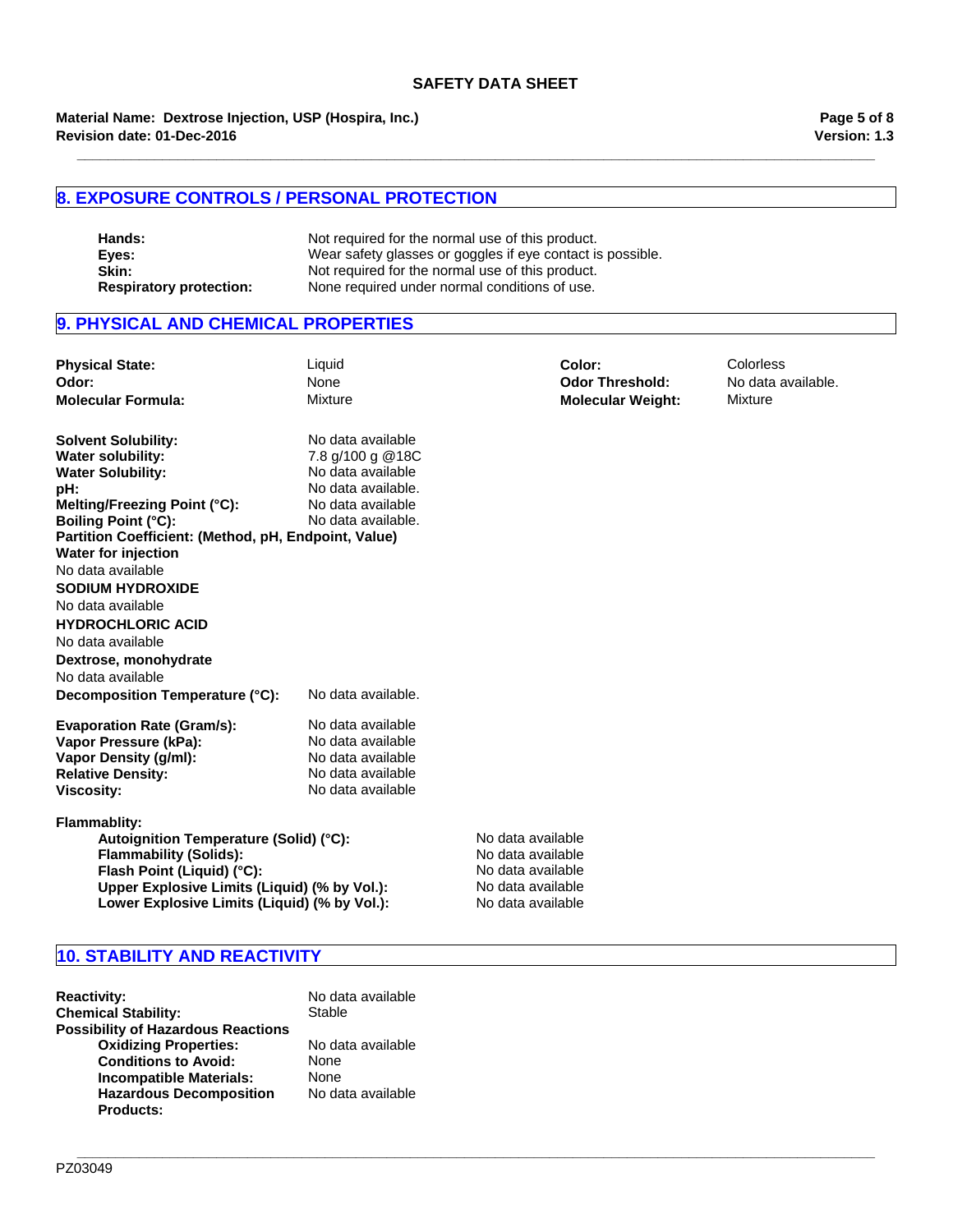# **SAFETY DATA SHEET**

**\_\_\_\_\_\_\_\_\_\_\_\_\_\_\_\_\_\_\_\_\_\_\_\_\_\_\_\_\_\_\_\_\_\_\_\_\_\_\_\_\_\_\_\_\_\_\_\_\_\_\_\_\_\_\_\_\_\_\_\_\_\_\_\_\_\_\_\_\_\_\_\_\_\_\_\_\_\_\_\_\_\_\_\_\_\_\_\_\_\_\_\_\_\_\_\_\_\_\_\_\_\_\_**

**Revision date: 01-Dec-2016 Material Name: Dextrose Injection, USP (Hospira, Inc.)** **Version: 1.3 Page 6 of 8**

# **11. TOXICOLOGICAL INFORMATION**

| Information on Toxicological Effects<br><b>General Information:</b>                                                       | The information included in this section describes the potential hazards of the individual<br>ingredients.                              |
|---------------------------------------------------------------------------------------------------------------------------|-----------------------------------------------------------------------------------------------------------------------------------------|
| Acute Toxicity: (Species, Route, End Point, Dose)                                                                         |                                                                                                                                         |
| <b>HYDROCHLORIC ACID</b><br>Oral LD 50<br>Rat<br>238-277 mg/kg<br><b>Acute Toxicity Comments:</b>                         | A greater than symbol (>) indicates that the toxicity endpoint being tested was not achievable<br>at the highest dose used in the test. |
| Genetic Toxicity: (Study Type, Cell Type/Organism, Result)                                                                |                                                                                                                                         |
| <b>HYDROCHLORIC ACID</b><br>Salmonella<br>Bacterial Mutagenicity (Ames)<br><i>In Vivo</i> Micronucleus<br>Rat<br>Negative | Negative                                                                                                                                |
| <b>Carcinogen Status:</b>                                                                                                 | None of the components of this formulation are listed as a carcinogen by IARC, NTP or OSHA.                                             |
| <b>HYDROCHLORIC ACID</b><br>IARC:                                                                                         | Group 3 (Not Classifiable)                                                                                                              |

# **12. ECOLOGICAL INFORMATION**

| <b>Environmental Overview:</b>        | Releases to the environment should be avoided. No acute toxicity to aquatic organisms is<br>expected |
|---------------------------------------|------------------------------------------------------------------------------------------------------|
| Toxicity:                             | No data available                                                                                    |
| <b>Persistence and Degradability:</b> | No data available                                                                                    |
| <b>Bio-accumulative Potential:</b>    | No data available                                                                                    |
| <b>Mobility in Soil:</b>              | No data available                                                                                    |

# **13. DISPOSAL CONSIDERATIONS**

| <b>Waste Treatment Methods:</b> | Dispose of waste in accordance with all applicable laws and regulations. Member State<br>specific and Community specific provisions must be considered. Considering the relevant<br>known environmental and human health hazards of the material, review and implement<br>appropriate technical and procedural waste water and waste disposal measures to prevent<br>occupational exposure and environmental release. It is recommended that waste minimization<br>be practiced. The best available technology should be utilized to prevent environmental<br>releases. This may include destructive techniques for waste and wastewater. |
|---------------------------------|-------------------------------------------------------------------------------------------------------------------------------------------------------------------------------------------------------------------------------------------------------------------------------------------------------------------------------------------------------------------------------------------------------------------------------------------------------------------------------------------------------------------------------------------------------------------------------------------------------------------------------------------|
|                                 |                                                                                                                                                                                                                                                                                                                                                                                                                                                                                                                                                                                                                                           |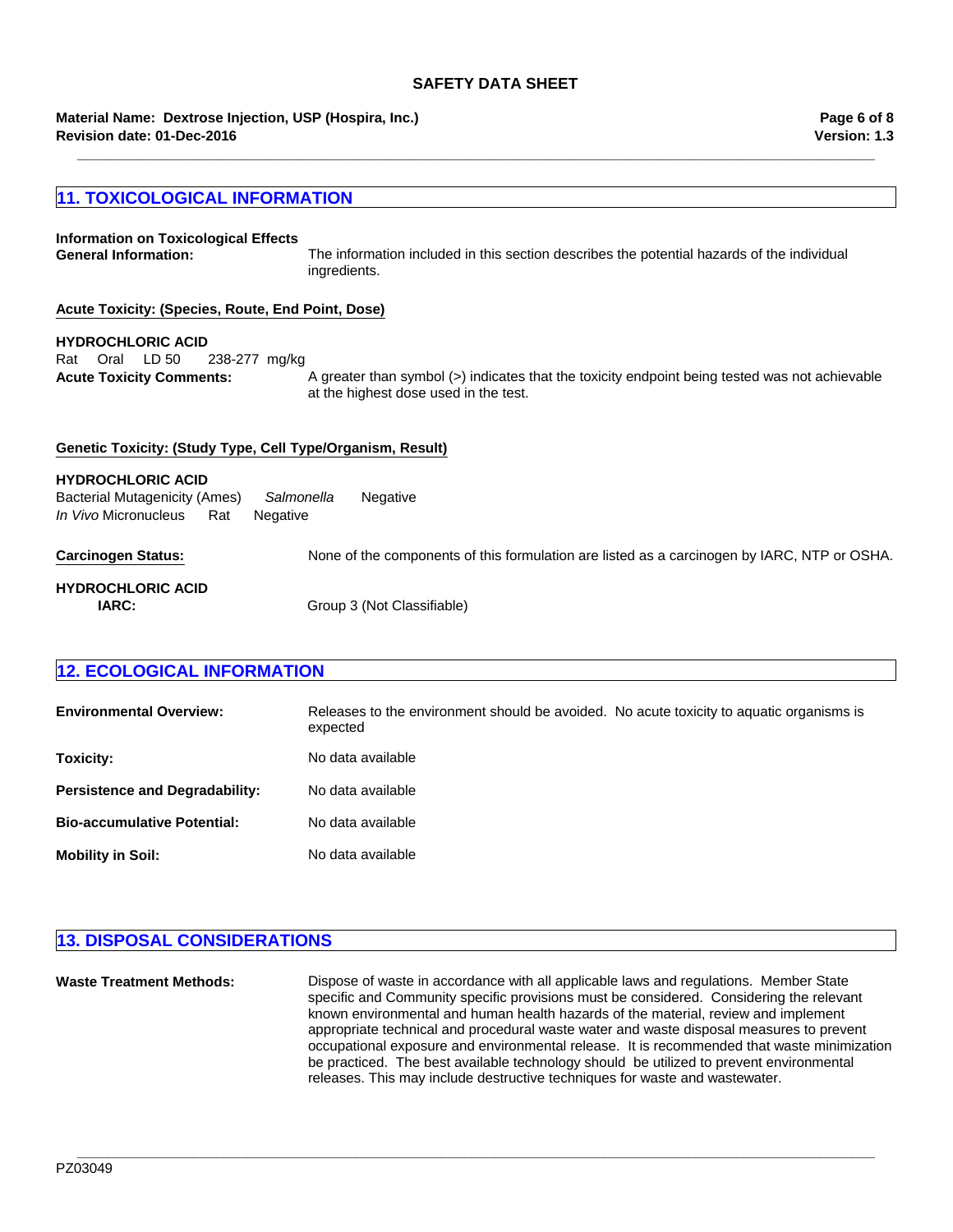**\_\_\_\_\_\_\_\_\_\_\_\_\_\_\_\_\_\_\_\_\_\_\_\_\_\_\_\_\_\_\_\_\_\_\_\_\_\_\_\_\_\_\_\_\_\_\_\_\_\_\_\_\_\_\_\_\_\_\_\_\_\_\_\_\_\_\_\_\_\_\_\_\_\_\_\_\_\_\_\_\_\_\_\_\_\_\_\_\_\_\_\_\_\_\_\_\_\_\_\_\_\_\_**

**Revision date: 01-Dec-2016 Material Name: Dextrose Injection, USP (Hospira, Inc.)**

# **14. TRANSPORT INFORMATION**

### **The following refers to all modes of transportation unless specified below.**

Not regulated for transport under USDOT, EUADR, IATA, or IMDG regulations.

# **15. REGULATORY INFORMATION**

**Safety, Health and Environmental Regulations/Legislation Specific for the Substance or Mixture**

| <b>Water for injection</b>                           |            |
|------------------------------------------------------|------------|
| <b>CERCLA/SARA 313 Emission reporting</b>            | Not Listed |
| <b>California Proposition 65</b>                     | Not Listed |
| <b>Inventory - United States TSCA - Sect. 8(b)</b>   | Present    |
| <b>Australia (AICS):</b>                             | Present    |
| <b>REACH - Annex IV - Exemptions from the</b>        | Present    |
| obligations of Register:                             |            |
| <b>EU EINECS/ELINCS List</b>                         | 231-791-2  |
| <b>SODIUM HYDROXIDE</b>                              |            |
| <b>CERCLA/SARA 313 Emission reporting</b>            | Not Listed |
| <b>CERCLA/SARA Hazardous Substances</b>              | 1000 lb    |
| and their Reportable Quantities:                     | 454 kg     |
| <b>California Proposition 65</b>                     | Not Listed |
| <b>Inventory - United States TSCA - Sect. 8(b)</b>   | Present    |
| <b>Australia (AICS):</b>                             | Present    |
| <b>Standard for the Uniform Scheduling</b>           | Schedule 5 |
| for Drugs and Poisons:                               | Schedule 6 |
| <b>EU EINECS/ELINCS List</b>                         | 215-185-5  |
| <b>HYDROCHLORIC ACID</b>                             |            |
| <b>CERCLA/SARA 313 Emission reporting</b>            | 1.0%       |
| <b>CERCLA/SARA Hazardous Substances</b>              | 5000 lb    |
| and their Reportable Quantities:                     | 2270 kg    |
| <b>CERCLA/SARA - Section 302 Extremely Hazardous</b> | 500 lb     |
| <b>TPQs</b>                                          |            |
| <b>CERCLA/SARA - Section 302 Extremely Hazardous</b> | 5000 lb    |
| <b>Substances EPCRA RQs</b>                          |            |
| <b>California Proposition 65</b>                     | Not Listed |
| <b>Inventory - United States TSCA - Sect. 8(b)</b>   | Present    |
| <b>Australia (AICS):</b>                             | Present    |
| <b>Standard for the Uniform Scheduling</b>           | Schedule 5 |
| for Drugs and Poisons:                               | Schedule 6 |
| <b>EU EINECS/ELINCS List</b>                         | 231-595-7  |